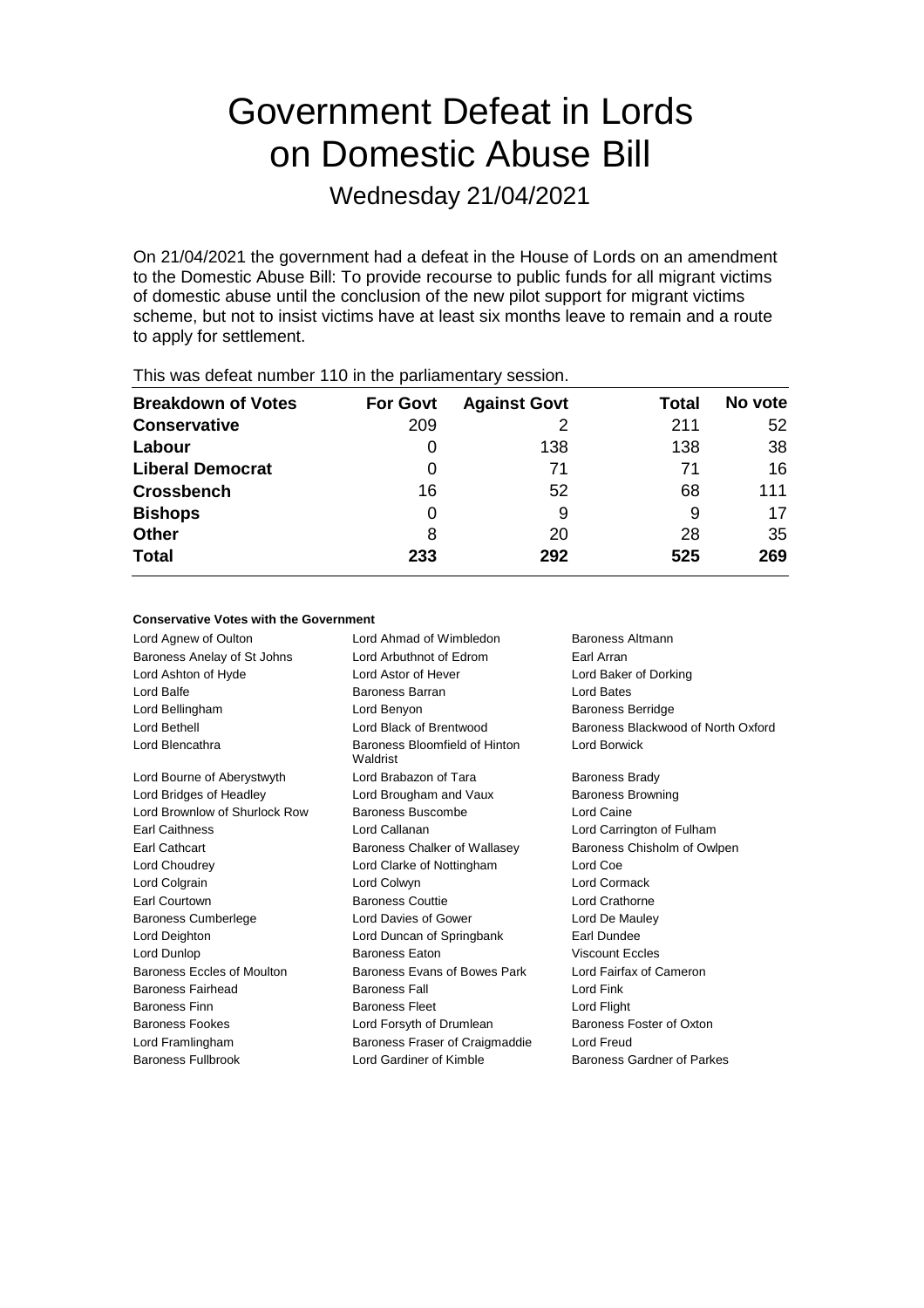Lord Godson Baroness Goldie Lord Goldsmith of Richmond Park Lord Goodlad Viscount Goschen Lord Grade of Yarmouth Lord Greenhalgh Lord Griffiths of Fforestfach Lord Grimstone of Boscobel Viscount Hailsham Lord Hammond of Runnymede Lord Hannan of Kingsclere Lord Harris of Peckham **Lord Haselhurst** Lord Hayward Lord Henley Lord Herbert of South Downs Lord Hodgson of Astley Abbotts Baroness Hodgson of Abinger Lord Holmes of Richmond Baroness Hooper Lord Horam Lord Howard of Rising Lord Howard of Lympne Earl Howe Lord Howell of Guildford Lord Hunt of Wirral Baroness Jenkin of Kennington Lord Jopling Lord Kamall Lord Kamall Lord Keen of Elie **Lord King of Bridgwater** Lord Kirkham Lord Kirkhope of Harrogate Lord Lancaster of Kimbolton Lord Lang of Monkton Lord Lansley Lord Leigh of Hurley Lord Lexden Earl Lindsay **Lord Lingfield** Earl Liverpool Lord Lingfield Earl Liverpool Lord Livingston of Parkhead Marquess of Lothian Lord Lucas Lord Mackay of Clashfern **Lord Mancroft Baroness Manzoor** Baroness Manzoor Lord Marland Lord Maude of Horsham Lord McColl of Dulwich Baroness McGregor-Smith Lord McInnes of Kilwinning Baroness McIntosh of Pickering Lord McLoughlin Lord Mendoza Baroness Meyer Baroness Mobarik **Baroness Mone Baroness Mone** Baroness Morgan of Cotes Baroness Morris of Bolton Baroness Morrissey Carolic Lord Moylan Lord Moynihan Lord Nash Baroness Neville-Jones Baroness Neville-Rolfe Baroness Nicholson of Winterbourne Baroness Noakes Lord Northbrook Lord Norton of Louth Lord O'Shaughnessy Lord Parkinson of Whitley Bay **Lord Patten** Baroness Penn Lord Pickles Lord Polak Lord Popat Lord Porter of Spalding Lord Price Lord Randall of Uxbridge Lord Ranger **Baroness Rawlings** Lord Reay Ranger **Lord Reay** Baroness Redfern Lord Renfrew of Kaimsthorn Lord Ribeiro Viscount Ridley Lord Risby Lord Robathan Baroness Rock Lord Rose of Monewden Lord Rotherwick Lord Saatchi **Baroness Sanderson of Welton** Lord Sarfraz Lord Sassoon **Baroness Sater** Baroness Scott of Bybrook Baroness Seccombe **Lord Selkirk of Douglas** Baroness Shackleton of Belgravia Lord Sharpe of Epsom Cord Sheikh Baroness Shephard of Northwold Lord Sherbourne of Didsbury Lord Smith of Hindhead Lord Spencer of Alresford Baroness Stedman-Scott Lord Strathclyde Lord Suri Lord Swinfen **Lord Taylor of Holbeach** Lord Trefgarne Viscount Trenchard Lord Trimble Lord Tugendhat Lord Udny-Lister Viscount Ullswater Lord Vaizey of Didcot Baroness Vere of Norbiton **Baroness Verma** Lord Wakeham Lord Waldegrave of North Hill Lord Wasserman Lord Wei Lord Wharton of Yarm Lord Whitby Lord Willetts Baroness Williams of Trafford Lord Wolfson of Tredegar Lord Young of Graffham Lord Young of Cookham Viscount Younger of Leckie

Lord Garnier Lord Geddes Lord Glenarthur

### **Conservative Votes against the Government** Baroness Newlove **Baroness Warsi**

### **Labour Votes with the Government**

# **Labour Votes against the Government**

Lord Bach Lord Bassam of Brighton Lord Beecham Lord Berkeley **Baroness Billingham** Baroness Blake of Leeds

Baroness Adams of Craigielea Lord Adonis Lord Allen of Kensington Lord Alli **Baroness Amos** Lord Anderson of Swansea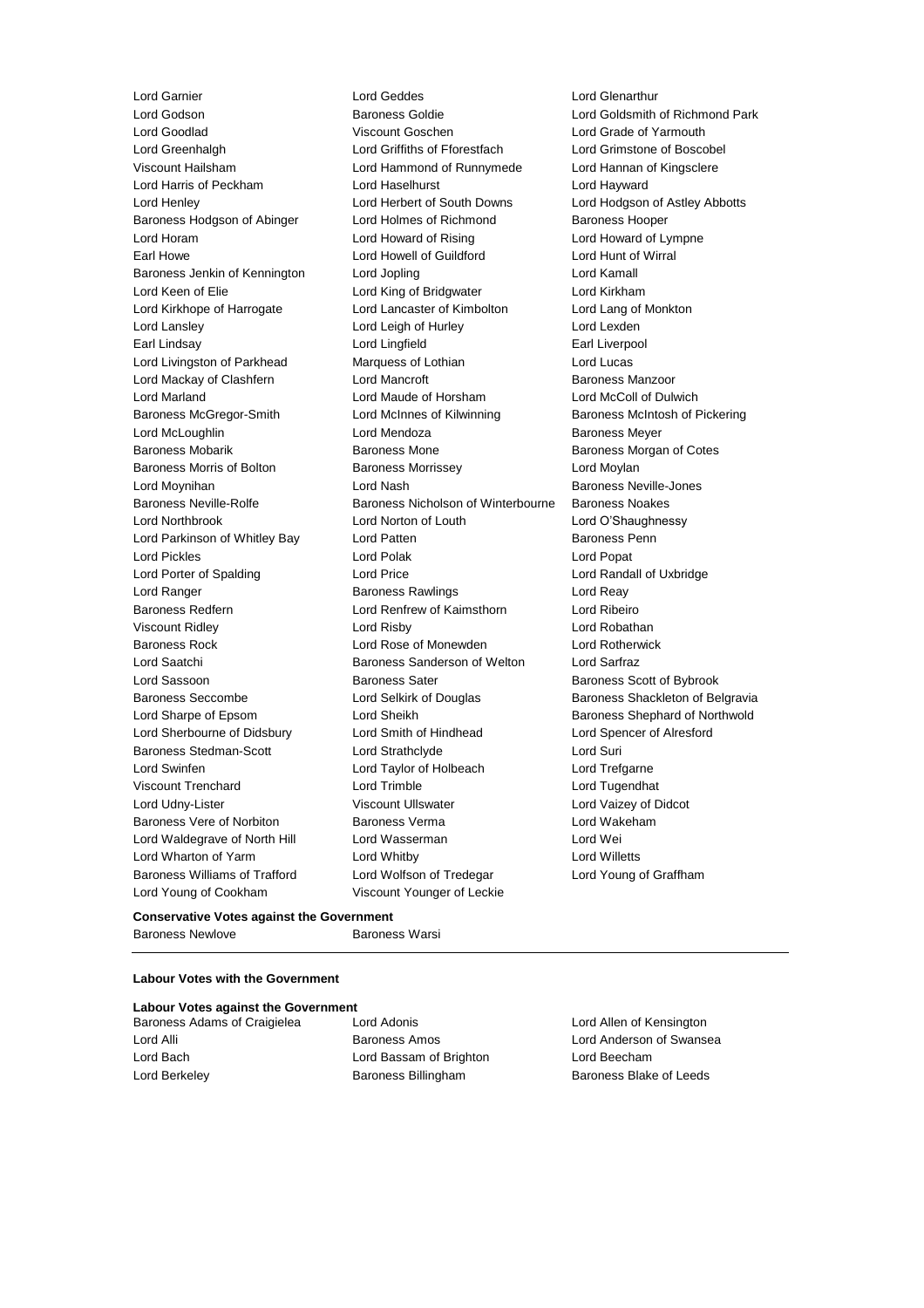**Baroness Blower Communist Contract Communist Lord Blunkett** Communist Contract Lord Bradley Lord Bragg Lord Brooke of Alverthorpe Lord Browne of Ladyton Baroness Bryan of Partick Lord Campbell-Savours Lord Carter of Coles Baroness Chakrabarti **Baroness Chapman of Darlington** Lord Clark of Windermere Baroness Clark of Kilwinning **Lord Coaker Communist Contains Containers** Cohen of Pimlico Lord Collins of Highbury **Baroness Corston** Baroness Crawley Lord Cunningham of Felling Lord Davies of Oldham Lord Davies of Brixton Baroness Donaghy Baroness Drake Lord Dubs Lord Eatwell Lord Faulkner of Worcester Lord Filkin Lord Foulkes of Cumnock Lord Giddens **Baroness Golding** Lord Goldsmith Baroness Goudie Lord Grantchester Lord Griffiths of Burry Port Lord Grocott Lord Hain Viscount Hanworth Lord Harris of Haringey Lord Haskel Lord Haworth **Baroness Hayman of Ullock** Baroness Hayter of Kentish Town Baroness Healy of Primrose Hill Lord Hendy **Baroness Henig** Baroness Henig Baroness Hilton of Eggardon Lord Hollick Lord Howarth of Newport Lord Hunt of Kings Heath Lord Hutton of Furness **Baroness Jay of Paddington** Baroness Jones of Whitchurch Lord Jones Lord Jordan Baroness Kennedy of The Shaws Lord Kennedy of Southwark Lord Khan of Burnley Lord Knight of Weymouth Baroness Lawrence of Clarendon Lord Layard Lord Levy Baroness Liddell of Coatdyke Lord Liddle Lord Lipsey Baroness Lister of Burtersett Lord MacKenzie of Culkein Baroness Mallalieu **Baroness Mallalieu** Lord Mandelson **Baroness Massey of Darwen** Lord Maxton Lord McAvoy Lord McConnell of Glenscorrodale Baroness McDonagh Baroness McIntosh of Hudnall Lord McKenzie of Luton Lord McNicol of West Kilbride Lord Mendelsohn **Baroness Merron** Lord Mitchell Lord Monks Lord Morris of Aberavon Baroness Morris of Yardley **Lord Murphy of Torfaen** Baroness Nye Baroness Osamor Lord Parekh Lord Ponsonby of Shulbrede Lord Prescott **Baroness Primarolo** Baroness Prosser Lord Puttnam Baroness Quin Baroness Ramsay of Cartvale Baroness Rebuck Lord Reid of Cardowan Lord Robertson of Port Ellen Lord Rooker Lord Rosser Lord Rowlands Baroness Royall of Blaisdon Lord Sawyer **Baroness Sherlock** Baroness Sherlock Lord Sikka **Viscount Simon Baroness Smith of Basildon Baroness Smith of Basildon** Baroness Smith of Gilmorehill Lord Snape Lord Soley Lord Stevenson of Balmacara Baroness Taylor of Bolton Baroness Thornton Lord Touhig Lord Tunnicliffe Lord Turnberg Baroness Warwick of Undercliffe Lord Watson of Invergowrie Lord West of Spithead Baroness Wheeler **Baroness Whitaker** Lord Whitty Baroness Wilcox of Newport Lord Wills Lord Winston Lord Woodley Baroness Young of Old Scone Lord Young of Norwood Green

### **Liberal Democrat Votes with the Government**

# **Liberal Democrat Votes against the Government**

Baroness Bowles of Berkhamsted Lord Bradshaw Baroness Brinton Lord Bruce of Bennachie **Baroness Burt of Solihull** Lord Campbell of Pittenweem Lord Chidgey Lord Clement-Jones Lord Cotter Baroness Doocey **Baroness Featherstone** Lord Foster of Bath Lord Fox **Baroness Garden of Frognal** Lord German Earl Glasgow **Lord Goddard of Stockport** Baroness Hamwee Baroness Harris of Richmond Baroness Humphreys Cord Hussain Baroness Hussein-Ece Baroness Janke Lord Jones of Cheltenham

Lord Alderdice Lord Allan of Hallam Baroness Barker

Lord Beith Baroness Benjamin Baroness Bonham-Carter of Yarnbury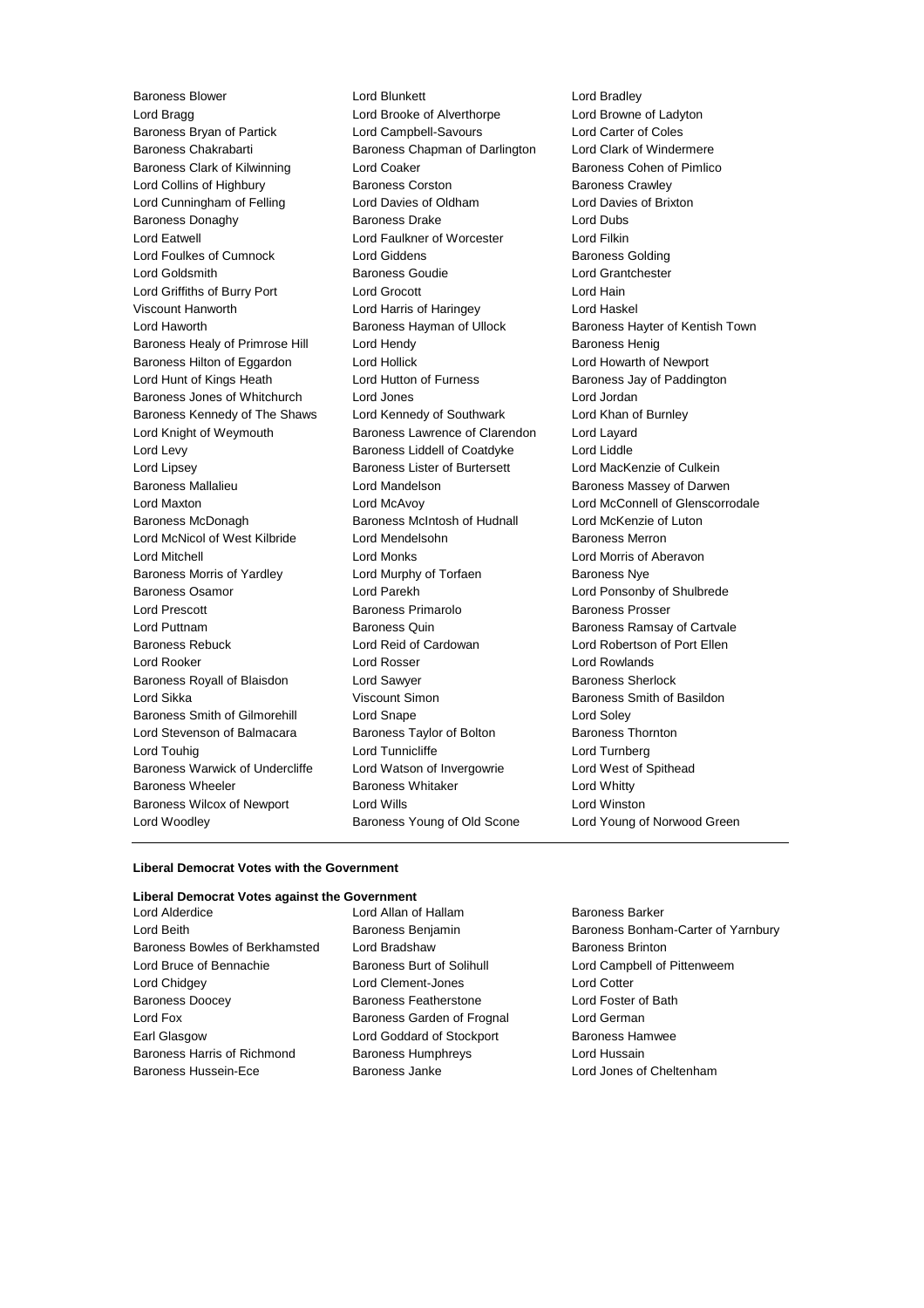Baroness Kramer Lord Lee of Trafford Lord Marks of Henley-on-Thames Lord McNally Baroness Miller of Chilthorne Domer Lord Newby Baroness Northover **Lord Oates** Lord Palmer of Childs Hill Baroness Parminter Lord Purvis of Tweed Baroness Randerson Lord Razzall Lord Redesdale Lord Rennard Lord Roberts of Llandudno Baroness Scott of Needham Market Lord Scriven Lord Sharkey Baroness Sheehan Lord Shipley **Baroness Smith of Newnham** Lord Stoneham of Droxford Lord Strasburger Lord Stunell Baroness Suttie Lord Taverne Lord Taylor of Goss Moor Lord Teverson Lord Thomas of Gresford Baroness Thomas of Winchester Baroness Thornhill Viscount Thurso Lord Tope Baroness Tyler of Enfield Lord Tyler Lord Verjee Lord Wallace of Saltaire Lord Willis of Knaresborough Lord Wrigglesworth

# **Crossbench Votes with the Government**

Lord Vaux of Harrowden

Lord Anderson of Ipswich Lord Botham Lord Butler of Brockwell Lord Carrington Baroness Deech Earl Erroll **Example 3 Exercise Baroness Greengross** Baroness Hallett Baroness Hogg North Lord Mawson News Lord McDonald of Salford Lord Pannick Lord Stevens of Kirkwhelpington Lord Stirrup

# **Crossbench Votes against the Government**

Lord Bichard **Baroness Boycott** Cord Bichard Cord Bichard Cord Bichard Brookeborough<br>Baroness Brown of Cambridge Baroness Bull Baroness Campbell of Su Lord Carey of Clifton Lord Carlile of Berriew Lord Chartres Baroness Coussins Lord Craig of Radley Lord Curry of Kirkharle Baroness D'Souza **Lord Etherton** Lord Etherton Lord Freyberg Lord Grabiner Lord Green of Hurstpierpoint Lord Greenway Baroness Grey-Thompson Lord Hannay of Chiswick Baroness Hayman Baroness Hollins **Baroness Hunt of Bethnal Green** Lord Kakkar Lord Kerr of Kinlochard Lord Kerslake Baroness Kidron Lord Kilclooney Lord Laming Lord Lisvane Lord Loomba **Baroness Manningham-Buller** Baroness Masham of Ilton Baroness Neuberger **Lord Patel Community** Lord Patel Baroness Prashar Lord Rees of Ludlow Lord Ricketts Lord Rowe-Beddoe Earl Sandwich Duke of Somerset Lord St John of Bletso Lord Stern of Brentford Baroness Stern Lord Thurlow Lord Walker of Aldringham Baroness Wheatcroft Lord Wilson of Dinton Lord Woolley of Woodford

Baroness Bull Baroness Campbell of Surbiton

Lord Alton of Liverpool Lord Best

#### **Bishop Votes with the Government**

### **Bishop Votes against the Government**

| Bishop of Derby      | <b>Bishop of Gloucester</b> | Bishop of London    |
|----------------------|-----------------------------|---------------------|
| Bishop of Manchester | Bishop of Newcastle         | Bishop of Salisbury |
| Bishop of St Albans  | <b>Bishop of Winchester</b> | Bishop of Worcester |

### **Other Votes with the Government**

Lord Bhatia **Communist Communist Lord Gadhia** Baroness Hoey Lord Inglewood Lord Moore of Etchingham Lord Rogan

Baroness Stowell of Beeston Baroness Stuart of Edgbaston